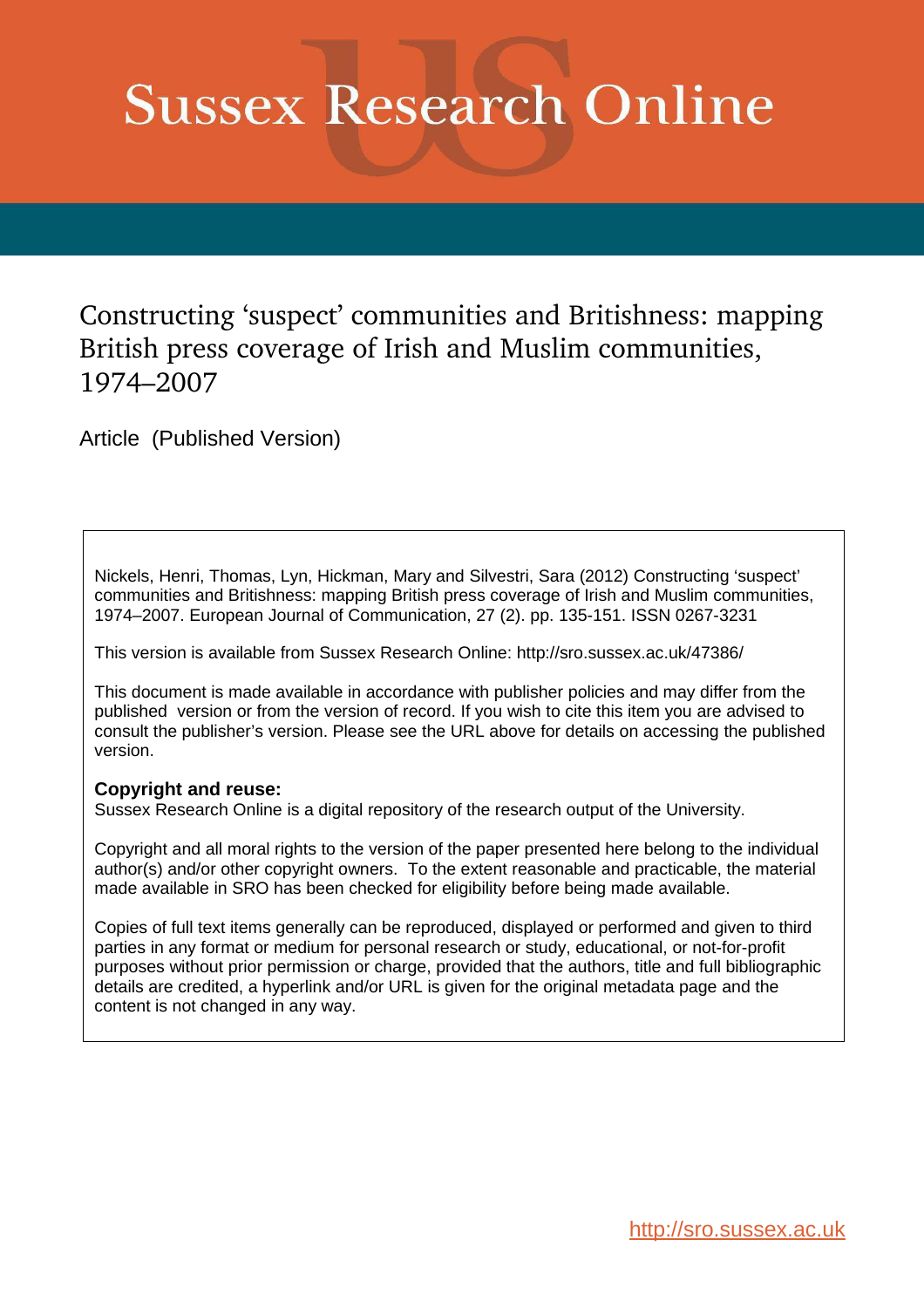#### *Article*

European Journal of Communication 27(2) 135 –151 © The Author(s) 2012 Reprints and permission: sagepub. co.uk/journalsPermissions.nav DOI: 10.1177/0267323112445604 ejc.sagepub.com



**Constructing 'suspect' communities and Britishness: Mapping British press coverage of Irish and Muslim communities, 1974–2007**

**Henri C Nickels**

European Union Agency for Fundamental Rights, Austria

# **Lyn Thomas and Mary J Hickman**

London Metropolitan University, UK

# **Sara Silvestri**

City University, UK

#### **Abstract**

There exist many parallels between the experiences of Irish communities in Britain in the past and those of Muslim communities today. However, although they have both been the subject of negative stereotyping, intelligence profiling, wrongful arrest and prejudice, little research has been carried out comparing how these communities are represented in the media. This article addresses this gap by mapping British press coverage of events involving Irish and Muslim communities that occurred between 1974 and 2007. The analysis shows that both sets of communities have been represented as 'suspect' to different degrees, which the article attributes to varying perceptions within the press as to the nature of the threat Irish and Muslim communities are thought to pose to Britain. The article concludes that a central concern of the press lies with defending its own constructions of Britishness against perceived extremists, and against abuses of power and authority by the state security apparatus.

#### **Keywords**

Irish, media, Muslims, suspect communities, terrorism

**Corresponding author:** Henri C Nickels, European Union Agency for Fundamental Rights, Schwarzenbergplatz 11, A-1010 Vienna, Austria Email: henri.nickels@fra.europa.eu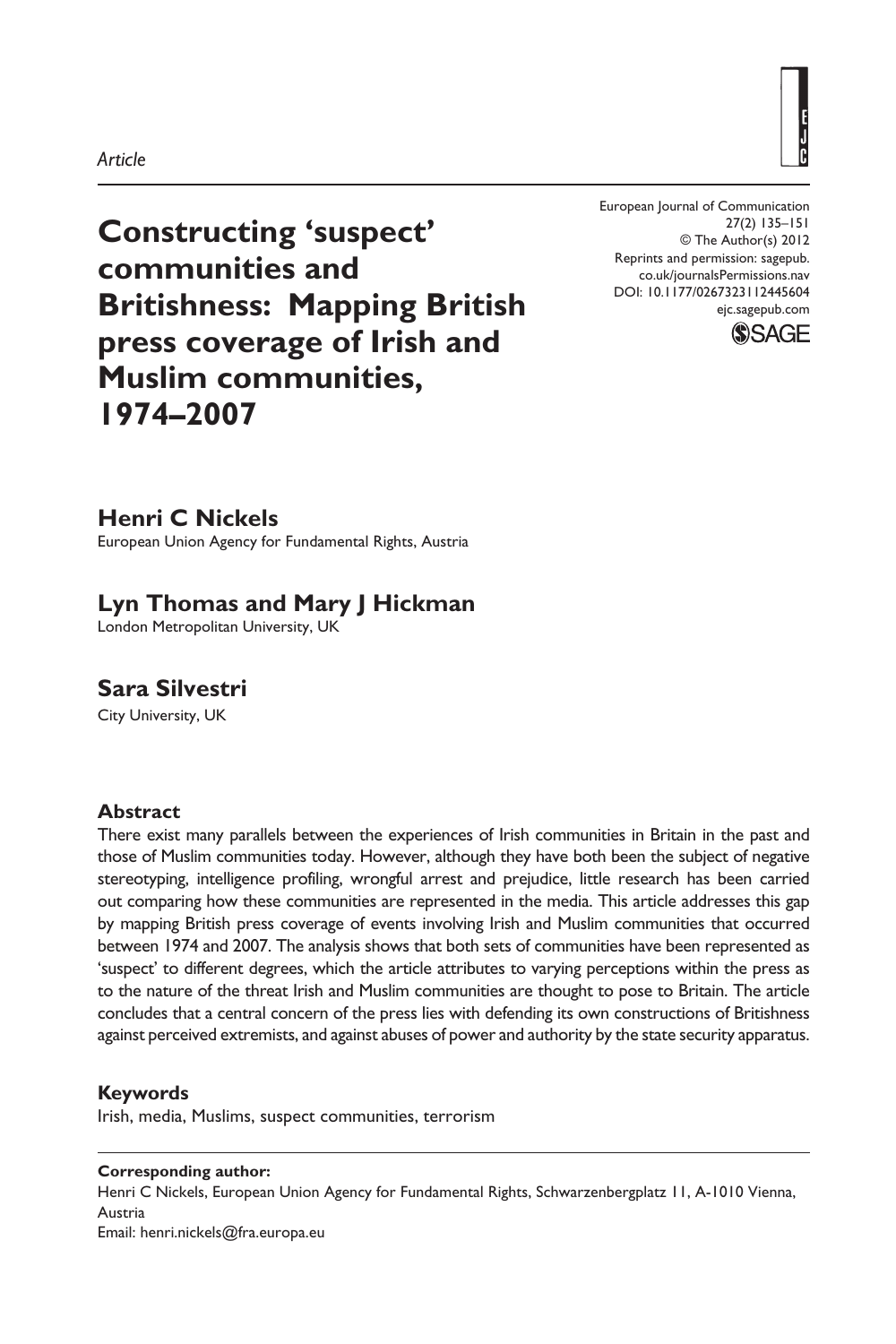This article examines the construction of Irish and Muslim communities in Britain as 'suspect' in the British press between 1974 and 2007. This period has been marked by events involving these communities that have threatened social cohesion (i.e. 'the cohesion of the social fabric of society'; see Hickman et al., 2008: ix) and others that have conversely had the potential to heal rifts in social relations. Although many parallels exist between the experiences of Irish communities in Britain in the past and those of Muslim communities today (negative stereotyping, intelligence profiling, stop and search, wrongful arrest, anti-Irish and anti-Muslim sentiment), there has been little research comparing and contrasting the construction of these communities in public discourse and its effect on the communities concerned.

The larger project of which this article forms part addresses this gap in the research, seeking to identify mechanisms through which the fear of potential terrorist threats intersects with notions of ethnicity, religion and identity. The project achieves this through critical analysis of newspaper coverage, anti-terrorist legislation and police and government statements following events involving Irish and Muslim communities in Britain, complemented by an investigation into the experience of 'being suspect', which was achieved through holding key informant interviews and joint Irish/Muslim discussion groups in London and Birmingham between March 2009 and March 2010. Here, we present the findings of one component of this project, namely mapping British newspaper coverage of events involving Irish and Muslim communities between 1974 and 2007. Through this, we seek to evaluate the extent to which these communities are represented as 'suspect' in the national and diaspora press. The article argues that one of the principal concerns of journalists and commentators in reporting Irish- and Muslim-related events has been to defend their own constructions of British values and Britishness against groups they perceive as posing a threat to British civil society.

## **Constructing Irish and Muslim communities as 'suspect'**

A substantial body of research has shown that Irish and Muslim communities in Britain have been and continue to be confronted with racism, discrimination, prejudice and relatively poor socioeconomic conditions (Abbas, 2005; Ballard, 2007; Hickman and Walter, 1997; Jacoby and Yavuz, 2008; Lloyd, 1995; Miller, 2006; Peach, 2006; Rehman, 2007). Both sets of communities have also been the targets of counterterrorism, sometimes with tragic consequences, as exemplified in cases of wrongful arrest of Irish and Muslim people over the years, such as the Guildford Four, Birmingham Six or inmates at Guantanamo Bay. Since the inception of the Prevention of Terrorism (Temporary Provisions) Act (PTA) in 1974, 86.9% of Irish people detained under suspicion of terrorism and 53.1% of those detained under suspicion of international terrorism were released without charge (Table 1). Although the latter were not all Muslims, 34 out of 42 organizations proscribed under the terms of anti-terrorist legislation have some form of agenda they proclaim is related to Islam (Home Office, 2009a). Also, 'at 31 March 2008, there were 142 extremist/ terrorist prisoners in England and Wales, of which 125 were terrorism related. . . . The majority (91%) of terrorist prisoners classified themselves as Muslims' (Home Office, 2009b: 6–7). Against this backdrop, it is remarkable that little research comparing the social construction and experiences of Irish and Muslim communities in Britain has been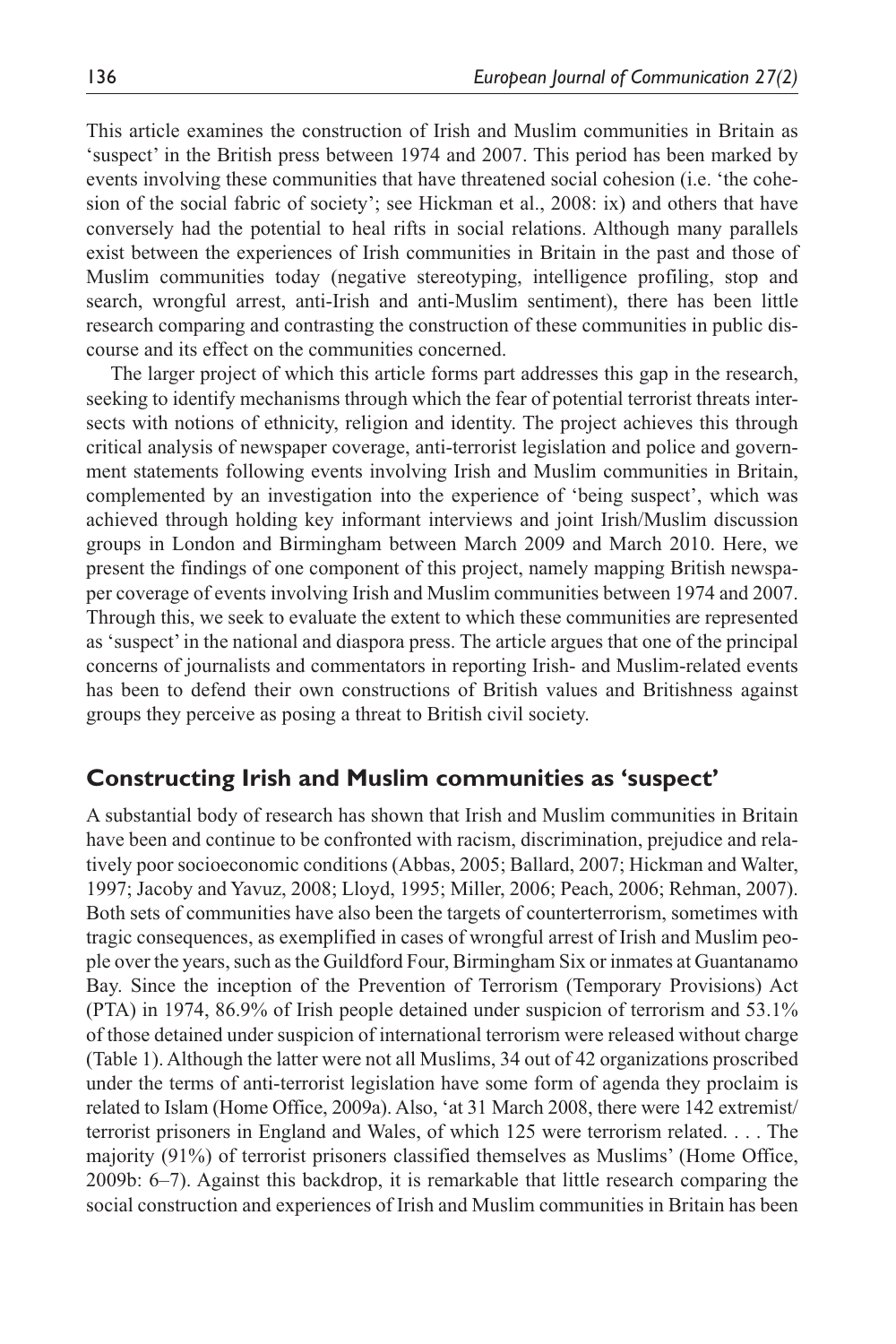|                                   | <b>Detentions</b> |  | Exclusions/<br>Deportations |     | Charged under<br><b>Terrorism Acts</b> |                          | Charged<br>under other<br>legislation |                     | Released<br>without charge |                           |
|-----------------------------------|-------------------|--|-----------------------------|-----|----------------------------------------|--------------------------|---------------------------------------|---------------------|----------------------------|---------------------------|
| Origins $Irish^b$ Int'al<br>Cases | 7546 2024         |  | lrish Int'al<br>414         | -56 | <b>Irish</b><br>475<br>(6.3%)          | Int'al<br>237<br>(11.7%) | 930                                   | Irish Int'al<br>444 | Irish<br>6477<br>(86.9%)   | Int'al<br>1074<br>(53.1%) |

**Table 1.** Detentions, exclusions/deportations, charges and releases without charges of suspected Irish and international terrorists in Britain, 1974–2008.<sup>a</sup>

<sup>a</sup>Compiled from: Home Office (1984, 1991, 1998, 2001, 2009b).

<sup>b</sup>Data on Irish cases cover the period 29 November 1974 to 11 September 2001. Data on international cases were not included in the statistics until 22 March 1984, when the Prevention of Terrorism (Temporary Provisions) Act 1984 came into force.

carried out, with research tending to focus on evaluating anti-terrorism legislation (Greer, 2008; Pantazis and Pemberton, 2009; Peirce, 2008).

So far, research has focused on one or other of these communities, with particular emphasis on Muslims in the current period. The focus of investigation has been on terrorism and political violence (English, 2003; Jackson, 2005); violence connected to Islamism (Abbas, 2007); terrorist threats and state responses to them (Briggs et al., 2006; Clutterbuck, 2006; Wilkinson, 2001); the relationship between violence and religious beliefs (Stern, 2004); or the curtailment of civil liberties and human rights in the context of counterterrorism (Blick et al., 2006; Hillyard, 1993). The dearth in comparative research is also evidenced in studies on the representation of Muslims in the British media (Moore et al., 2008; Poole, 2002; Poole and Richardson, 2006; Richardson, 2001, 2004) often referencing little previous work done in the Irish context (e.g. Miller, 1994). Nonetheless, research on the media has shown that Irish and Muslim communities are often represented negatively, which contributes to their construction as 'suspect', as a threat, or as a security challenge (Ameli et al., 2007; Ansari, 2004; Brighton, 2007; Brown, 2006; Cesari, 2006; Curtis, 1998; Curtis Jr, 1997; Eatwell, 2006; Esposito, 1995; Flood et al., 2011; Foster, 1993; Halliday, 2003; Jacoby and Yavuz, 2008; Kyriakides et al., 2009; Moore et al., 2008; Morgan, 1997; Poole, 2002; Poole and Richardson, 2006; Richardson, 2001, 2004; Said, 1981; Schlesinger, 1992; Werbner, 2000). However, according to Statham (2002: 407), research pre-dating 9/11 suggests that 'the standard norm for British media reporting is in general to perpetuate anti-racist stances that are in fact in line with the official policy stance of the state on Race Relations'. That is why we followed his recommendation that to escape 'the tautological proposition perpetuated by cultural studies that the media is always racist', there is a need for 'empirical studies, that over time . . . chart and analyse the thematic contents of the messages carried by the media when covering issues relating to migrants and minorities' (2002: 397). In doing so, we aimed to make connections between coverage of events involving Irish and Muslim communities and to examine the construction of these communities as 'suspect' in the British press between 1974 and 2007.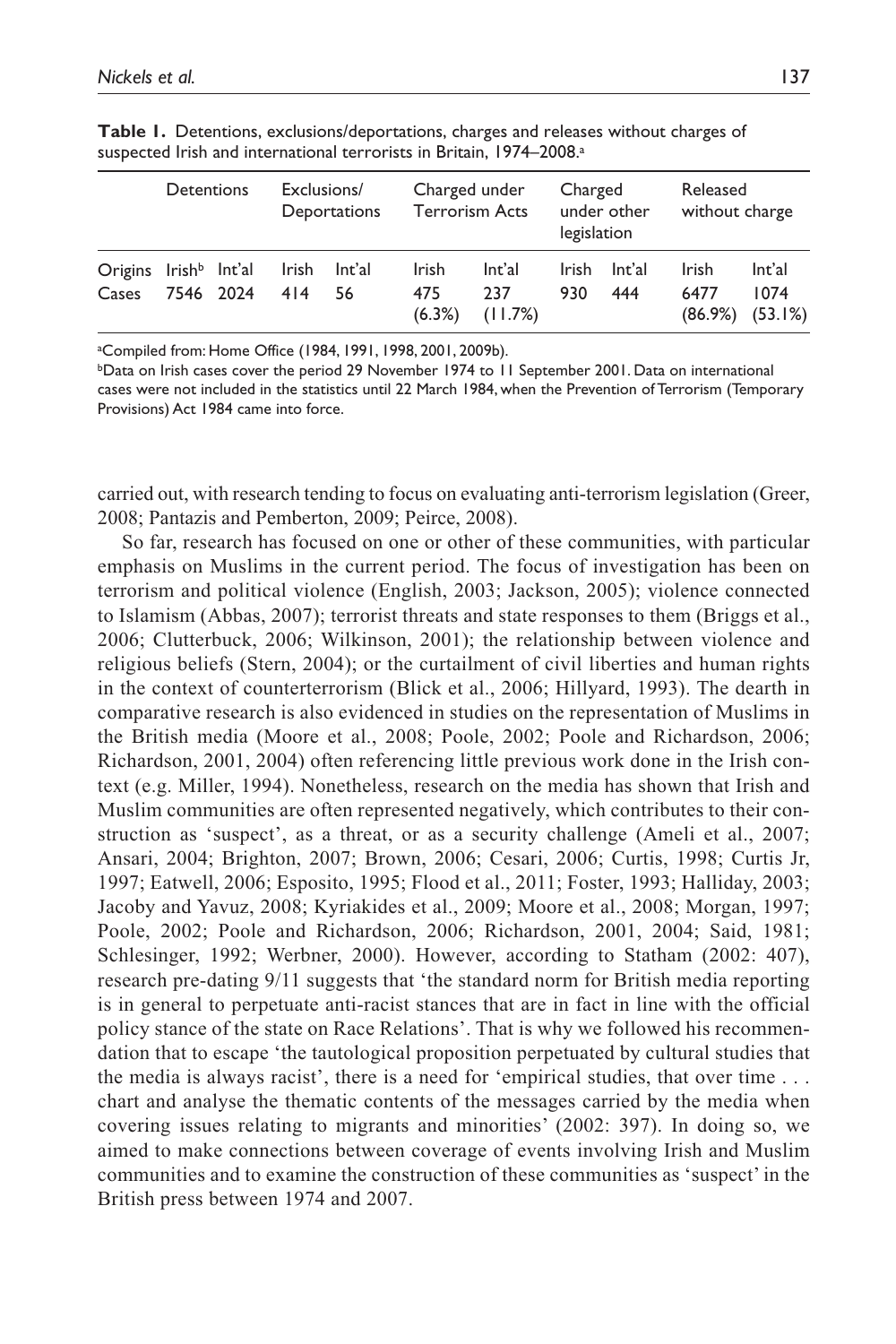### **Irish and Muslim communities in the British press, 1974–2007**

Our analysis of newspaper coverage focuses on 19 events (Table 2), which we hypothesized were catalysts for the emergence and recycling of multiple and sometimes contradictory discourses relating to the perceived threat posed to British civil society and its values by Irish and Muslim communities. We analysed coverage in the national press (*Daily Mail*/*Mail on Sunday, The Daily Telegraph*/*Sunday Telegraph, The Guardian*/*Observer, The Sun*/*News of the World*) and in the diaspora press (*Asian Times, The Irish Post, The Muslim News*). Each of these newspapers has its own identity, character, political orientation and readership, which affect how Irish and Muslim communities are constructed within their pages. The defunct weekly *Asian Times* targeted the multi-ethnic, multi-confessional British Asian market. Its readership consisted of 'opinion makers, teachers and lecturers, social workers, and people involved professionally in the UK Asian community at all levels' (Asia Major, 1996).

The London-based weekly *Irish Post* 'target[s] the second-generation Irish in the UK and more affluent young Irish people who are coming to Britain to work in business and the professions' (Lagan, 2005). The readership of the monthly *Muslim News* is mainly second and third generation Muslims, and it claims to 'report . . . on what the non-Muslim media does not report' (*The Muslim News*, 2009). The national newspapers under analysis cater to the British population as a whole and are widely read; between January and December 2009 the combined readership of the dailies under analysis was

| Irish-related events                                                                       | Muslim-related events                                   |
|--------------------------------------------------------------------------------------------|---------------------------------------------------------|
| 21 November 1974: Birmingham pub<br>bombings                                               | 14 February 1989: fatwa on Salman Rushdie               |
| 29 November 1974: adoption of the<br>Prevention of Terrorism (Temporary<br>Provisions) Act | Spring/Summer 2001: race riots                          |
| 3 December 1974: arrest of the Maguire<br>Seven                                            | 9 March 2004: release of the Tipton Three               |
| 17 December 1983: Harrods Bombing                                                          | 7 and 21 July 2005: London bombings                     |
| 19 October 1989: release of the Guildford<br>Four                                          | 22 July 2005: shooting of Jean Charles De<br>Menezes    |
| 14 March 1991: release of the Birmingham<br>Six                                            | 30 March 2006: adoption of 2006<br><b>Terrorism Act</b> |
| 26 June 1991: final exoneration of the<br>Maguire Seven                                    | 2 June 2006: Forest Gate anti-terrorist raid            |
| 23 September 1996: shooting of Diarmuid<br>O'Neill                                         | 5 October 2006: Jack Straw veil<br>controversy          |
| 10 April 1998: Good Friday Agreement                                                       | 31 January 2007: Birmingham anti-<br>terrorism raid     |
| 20 July 2000: adoption of Terrorism Act<br>2000                                            | 20 July 2000: adoption of Terrorism Act<br>2000         |

**Table 2.** Key events, 1974–2007.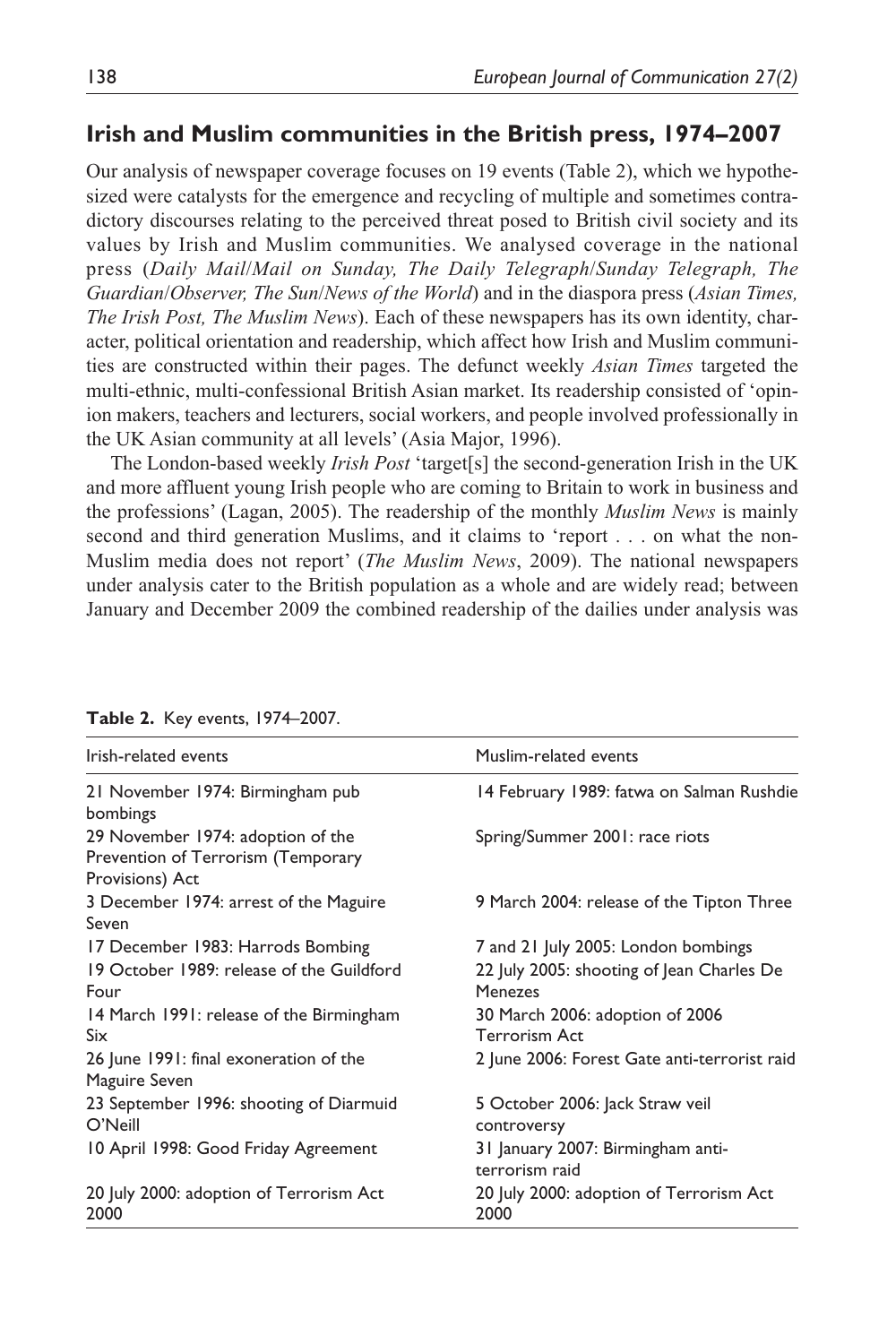31.6% of the total newspaper readership in Britain, while that of the Sunday papers was 32.3% (National Readership Survey, 2010).

In order to evaluate press representations of Irish and Muslim communities as 'suspect', we collected all the news items mentioning the events chosen for analysis for one month after each event took place, except for the Good Friday Agreement and the 2000 and 2006 Terrorism Acts, where periods covering the span of the policy-making process were collected; a three-month period was covered for *The Muslim News*. Only news items referring to British Muslims were collected for the July 2005 bombings in the national press, using the following search string in the Nexis newspaper database: ((London! terror!) OR (London! bomb!)) AND ((homegrown!) OR (British! Muslim!)). This step was taken as the number of news items collected for these bombings would otherwise have been in the thousands. This yielded a total of 2798 news items (Figure 1). Note that because the adoption of the PTA 1974 and the Birmingham bombings were often mentioned in tandem, they were collated into one for the purposes of the present analysis. With the exception of the Good Friday Agreement, which attracted the most coverage in our sample  $(n = 441)$ , Muslim-related events tended to be covered more extensively than Irish-related ones.

It is notable that the arrest (7) and exoneration (16) of the Maguire Seven, although significant for Irish communities in Britain, attracted little press attention, especially when compared to the releases of the Guildford Four (109) and Birmingham Six (122). A number of factors may explain this. First, their arrest took place immediately after the Birmingham bombings that accelerated the adoption of anti-terrorist legislation, events that attracted a large degree of press attention (186). Second, their arrest took place at a time of heightened IRA (Irish Republican Army) activity, when many suspects were arrested. Their arrest could then be argued to have been subsumed under discourses relating to IRA activity and how British civil society should deal with it. Third, the exoneration of the Maguire Seven followed swiftly on that of the Guildford Four and Birmingham Six, which suggests that it became absorbed in discourses relating to miscarriages of justice; wrongful arrest; and the modus operandi of counterterrorism.

A telling example of differences in the construction of Irish and Muslim communities as 'suspect' relates to coverage of three shootings by police included in our sample: Diarmuid O'Neill in September 1996 (46); Jean Charles De Menezes in July 2005 (209); and Abdul Koyar during the Forest Gate raid in June 2006 (171). All three events have broad societal relevance in that they involve the shooting of individuals without recourse to legal process, and in two cases the shootings were fatal. In all three cases, the diaspora press was more sympathetic to the victims than was the national press, choosing to highlight failures of intelligence that led to the shooting of people because of their assumed status as dangerous terrorists. It is striking that the raid in which O'Neill was killed attracted little coverage compared to the other two events. O'Neill was represented as an IRA sympathizer in the national press, and sometimes as a member of the IRA (*The Daily Telegraph*, 24 September 1996: 'IRA man killed as police foil bomb attacks'; *The Sun*, 25 September 1996: 'IRA's kid cashier. Gunned-down Provo stole loot from bank for terrorist coffers'). In fact, in 1989 O'Neill had been convicted of stealing money from the Bank of Ireland, and in the trial police claimed he had transferred £34,000 to the IRA, for which he was sentenced to 12 months in a youth detention centre. This conviction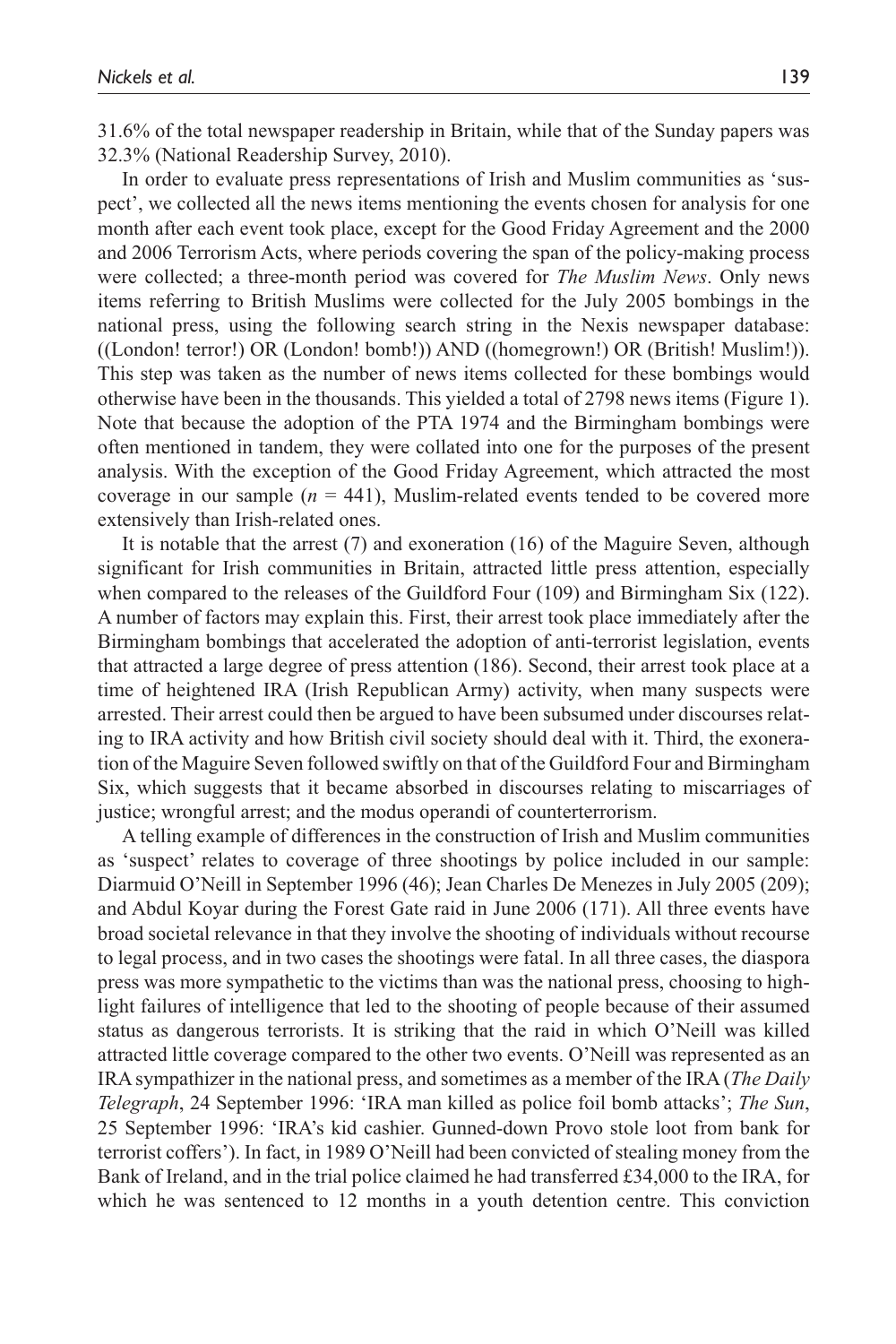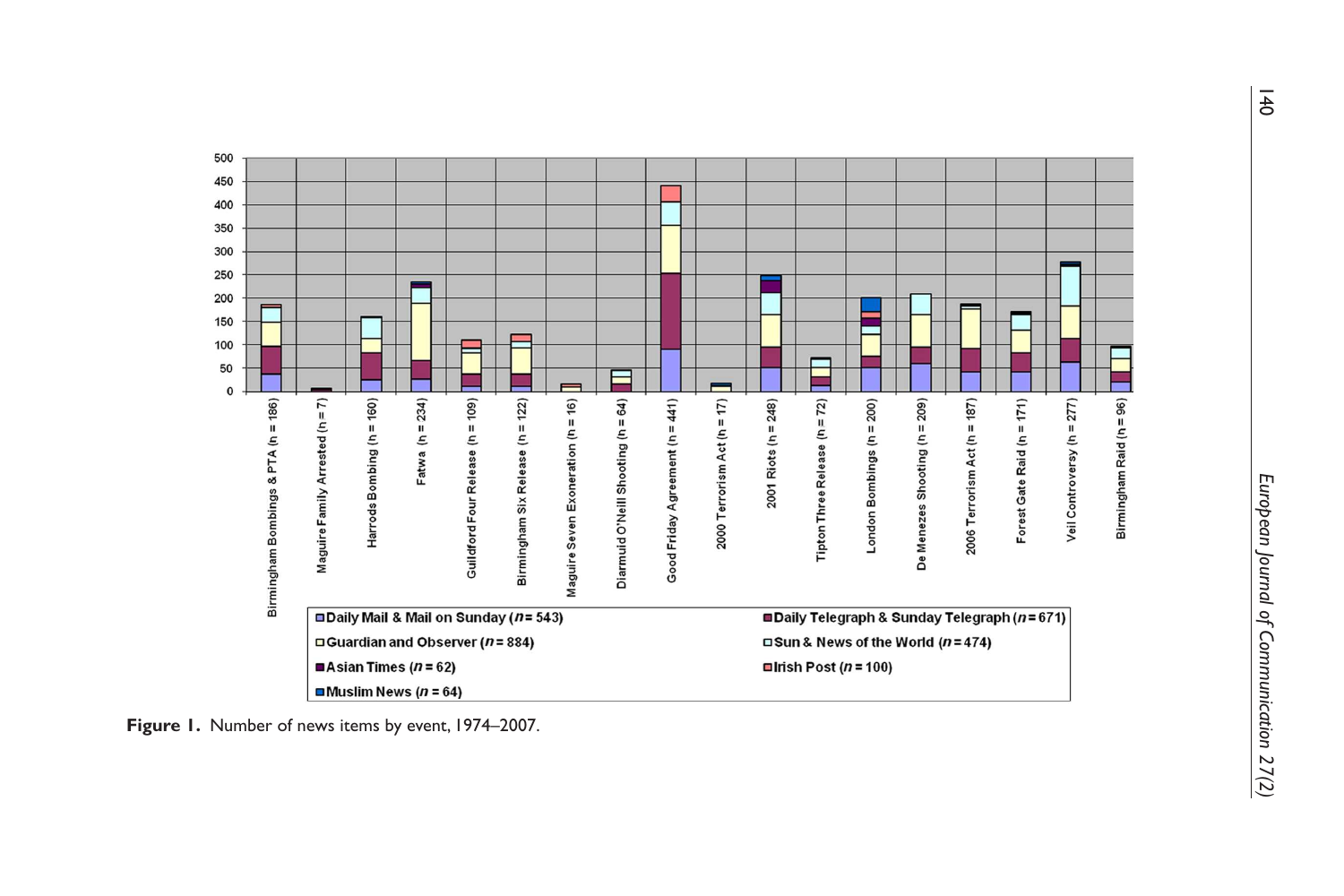contributed to him being constructed as a 'terror suspect', a status that apparently renders the point-blank, fatal shooting of an unarmed man, unproblematic, or at least excusable. This uncritical stance was adopted across the national newspapers under analysis, which is surprising given that the actions of the police and judiciary had come under intense scrutiny in the aftermath of the releases of the Guildford Four and Birmingham Six.

The anti-terror raid in Forest Gate during which Koyar was shot attracted almost four times more coverage than the shooting of O'Neill. Clearly it was considered a more newsworthy event. This might in part be an effect of the De Menezes case, where a Brazilian man was shot dead because of his 'Asian/Muslim' appearance, combined with the press spotlight on Muslims after the events of 9/11 and July 2005. It is notable that in this case – although coverage did focus on the excessive use of force – journalists and commentators in the national press also chose to 'criminalize' the victim after the event, accusing Koyar and his family of scrounging off the state or of having criminal connections (*Daily Mail*, 13 June 2006, 'Losing your legs on 7/7 justifies a £500,000 payout . . . losing your liberty for a few days doesn't'; *The Daily Telegraph*, 16 June 2006, 'Antiterrorist police found £30,000 in a suitcase during raid').

The De Menezes shooting attracted the most coverage of the three, perhaps precisely because he was not a member of a 'suspect' community, but because he was treated as a 'suspect' because of his appearance. This may explain why most of the coverage focuses on the modus operandi of the police in the shooting, with the effect of the police itself becoming 'suspect'. Nonetheless, even here, the victim is criminalized in the national press, which questioned the authenticity of his immigration status (*The Daily Telegraph*, 24 July 2005, 'Victim said to be illegal immigrant from Brazil'; *The Sun*, 26 July 2006, 'Shooting victim's visa had expired'). This is an early indicator of the press's concern with defending what it perceives are British values.

Related to this, we identified a strong concern within the press in relation to perceived threats posed by Muslim communities to British civil society, as illustrated in extensive coverage of the fatwa on Salman Rushdie (234) and of the controversy fuelled by the media on the veil sparked by comments made by then Home Secretary, Jack Straw, on wearing the full-face veil during surgeries at his constituency (277). Not only are Muslims connected with the terrorist threat in the press, they are also constructed as a cultural problem for Britain and sometimes uniformly represented as challenging the values and principles the press associates with Britishness (for similar considerations relating to the Irish, see de Nie, 2001). One aspect of this 'cultural problem' relates to gender equality, as evidenced in the extent of coverage of the 'veil controversy'. While in 2005 the press focused on the actions and thoughts of young Muslim men, in 2006 the focus was on Muslim women and their appearance and dress. In this context, it is perhaps ironic to note that much of the coverage of the fatwa focused on the perceived threat posed by Muslims to freedom of speech, which was upheld as a fundamental British value. Muslim communities were constructed as threatening through their approval of the fatwa.

We now turn to an analysis of word usage in the headlines of the collected news items to draw an overall picture of coverage of these communities in the press between 1974 and 2007. We focused on the headlines because research has shown that 'skilled newspaper readers spend most of their reading time *scanning* the headlines – rather than reading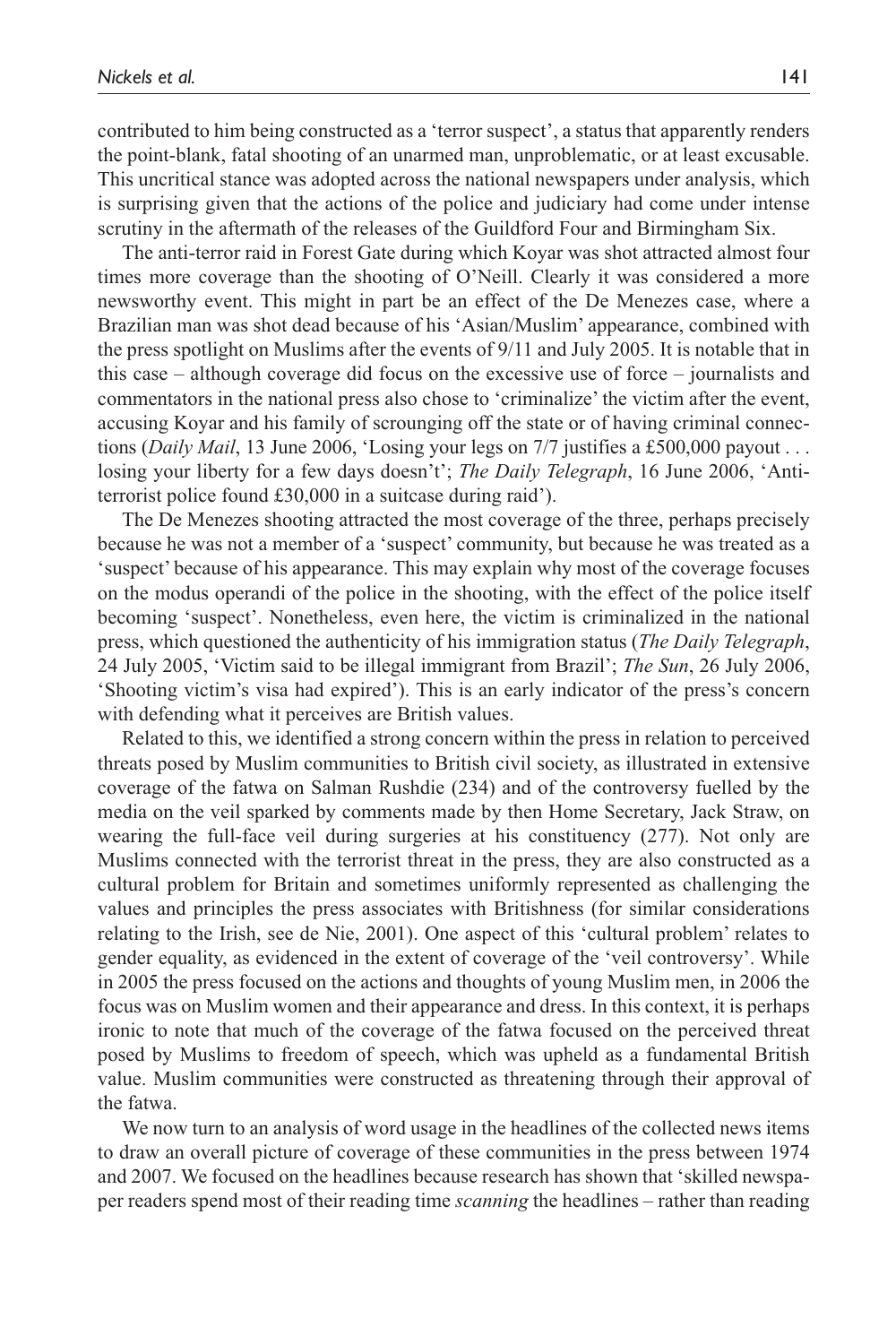| Irish-related terms | N   | Muslim-related terms | N   |
|---------------------|-----|----------------------|-----|
| <b>PEACE</b>        | 132 | <b>POLICE</b>        | 204 |
| <b>IRA</b>          | 124 | <b>TERROR</b>        | 170 |
| <b>ULSTER</b>       | 107 | <b>RUSHDIE</b>       | 100 |
| <b>SIX</b>          | 72  | <b>MUSLIM</b>        | 99  |
| <b>BOMB</b>         | 71  | BLAIR (Sir lan)      | 95  |
| <b>POLICE</b>       | 69  | <b>VEIL</b>          | 94  |
| <b>BLAIR (Tony)</b> | 66  | <b>MUSLIMS</b>       | 79  |
| <b>BIRMINGHAM</b>   | 59  | <b>LONDON</b>        | 72  |
| <b>DEAL</b>         | 51  | <b>RACE</b>          | 67  |
| <b>YES</b>          | 47  | <b>BRITAIN</b>       | 62  |
| <b>IRELAND</b>      | 43  | <b>ATTACK</b>        | 57  |
| <b>IRISH</b>        | 40  | <b>BILL</b>          | 48  |
| <b>SINN FEIN</b>    | 39  | <b>OUR</b>           | 48  |
| <b>VOTE</b>         | 39  | <b>CHIEF</b>         | 47  |
| <b>FOUR</b>         | 37  | <b>MET</b>           | 46  |
| <b>JUSTICE</b>      | 34  | <b>STRAW</b>         | 46  |
| <b>GUILDFORD</b>    | 33  | <b>RIOTS</b>         | 45  |
| <b>TERROR</b>       | 30  | <b>DAY</b>           | 44  |
| <b>VICTIMS</b>      | 30  | <b>RIOT</b>          | 44  |
| <b>RELEASE</b>      | 29  | US                   | 44  |

**Table 3.** Top 20 terms used in the headlines of Irish- and Muslim-related events, 1974–2007.

the stories' (Dor, 2003: 696; emphasis in original). The first thing to note is that a more diverse vocabulary is used in Muslim-related headlines (4003 different words) than in Irish-related ones (2644). This discrepancy may be a reflection of constraints imposed upon newsmakers when covering Irish-related issues. Schlesinger (1992: xviii) points out that PTA 1974 'was unquestionably seen in broadcasting circles as instituting an effective ban on interviews with members of illegal organizations, especially Irish republican ones'. This self-censorship was followed by state censorship, when the Broadcasting Ban was enforced between 1988 and 1994, which had a knock-on effect on the press and for which there exists, as yet, no 'Muslim' equivalent (although see Cram, 2006; see also Curtis, 1998; Lloyd, 1995).

There is little overlap between words used in Irish- and Muslim-related headlines, which suggests that Irish and Muslim communities are portrayed differently in the news (Table 3). POLICE and TERROR are the only words used in the top 20s of both sets of news items, albeit with greatly varying frequencies. POLICE (204) is the most frequently used word in Muslim-related headlines, with associated terms such as (Sir Ian) BLAIR (95), MET (i.e. London Metropolitan Police, 46) and CHIEF (47) also figuring prominently. In contrast, POLICE appears 69 times in Irish-related headlines. This difference is striking when considering that the modus operandi of the police was questioned intensively in the press in the aftermath of the releases of the Guildford Four and the Birmingham Six, just as it was after the De Menezes shooting and after the botched terror raids in Forest Gate and Birmingham. Although we identified intensive scrutiny of the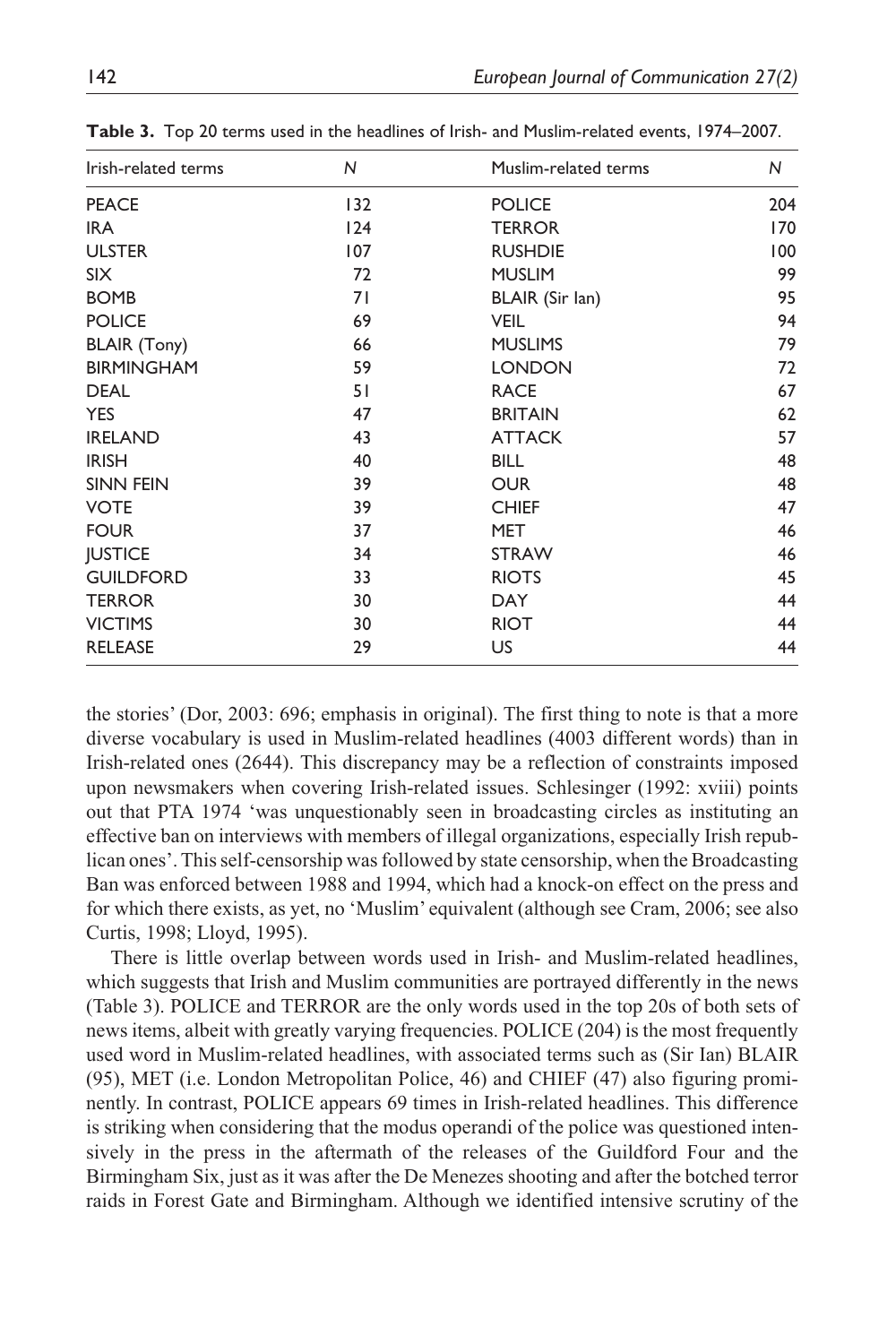security apparatus in our sample of Irish-related events, this scrutiny is even more intensive in the recent period of Muslim-related events. This may have been influenced by a number of factors, such as the publication of the Macpherson (1999) report on the enquiry into the death of Stephen Lawrence, which related to institutionalized racism in the police. Also, while large sections within the press were initially uncritical of police operations targeting alleged Irish terrorist suspects, this attitude changed with the release of wrongfully arrested people on the basis of unsafe forensic evidence. When compared with coverage of Irish-related events, the press was quicker to criticize the state security apparatus in its reporting of Muslim-related events, adopting a more guarded stance when covering anti-terrorist operations.

The prevalence of terrorism in Irish- and Muslim-related headlines suggests that these communities are constructed as 'suspect' and as a threat in the press, although a more direct association is made between Muslim communities and terrorism than is the case for Irish communities. Indeed, TERROR is the second most frequently used term in Muslim-related headlines, where it appears 170 times, with the associated term ATTACK appearing 57 times. In Irish-related headlines, TERROR only appears 30 times, but the associated terms IRA and BOMB appear 124 and 71 times, respectively. This leads us to conclude that while terrorism is more frequently associated with the IRA than with Irish communities, Muslim communities as a whole tend to be associated more directly with terrorism. This is also evidenced in al-Qaeda only appearing twice in Muslim-related headlines, with no other comparable organization mentioned. The absence of paramilitary organizations other than the IRA in the headlines is remarkable in its own right, in that the Northern Ireland conflict comes to be defined almost exclusively in terms of the IRA's agenda, thereby eliding the complexity of the conflict. One potential effect of this is that Irish communities come to be indirectly associated with the IRA, thereby reinforcing the notion that *the Irish* are a threat to Britain.

There is a remarkable difference in usage of the terms OUR and US (excl. the USA) in the headlines, where they appear for a combined total of 18 times in the Irish context, compared to 81 times in the Muslim context. Also, OUR and US only appear once in the headlines of *The Irish Post*, in the same article ('Give us peace in our time', 11 April 1998); OUR appears once in the headlines of *The Muslim News* ('Not in our name', 25 November 2005); and neither term appears in those of the *Asian Times*. These differences are indicative of a tendency within national newspapers to portray Muslims as separate from the rest of the population, with the subtext being that 'they' (i.e. Muslims) are not wholly part of 'us' or of 'our' community (i.e. Britain). The finding that distinctions are made between 'us' and 'them' in the press is reinforced by frequent references to BRITAIN (62) in Muslim-related headlines, as opposed to in Irish-related headlines, where the term only appears 9 times. The lower frequency of appearance of OUR, US and BRITAIN in Irish-related headlines does not necessarily imply that the Irish are represented as being part of 'us' or of 'our' community, but it indicates that the Irish experience is portrayed differently to the Muslim experience.

Another example of this is discrepancies we identified in usage of terms with religious connotations. Muslim-related headlines unsurprisingly emphasize religion, with MUSLIM/S (178), ISLAM (23), ISLAMIC (15) and VEIL (94) appearing regularly. This contrasts with the near absence of religious terms in Irish-related headlines, a surprising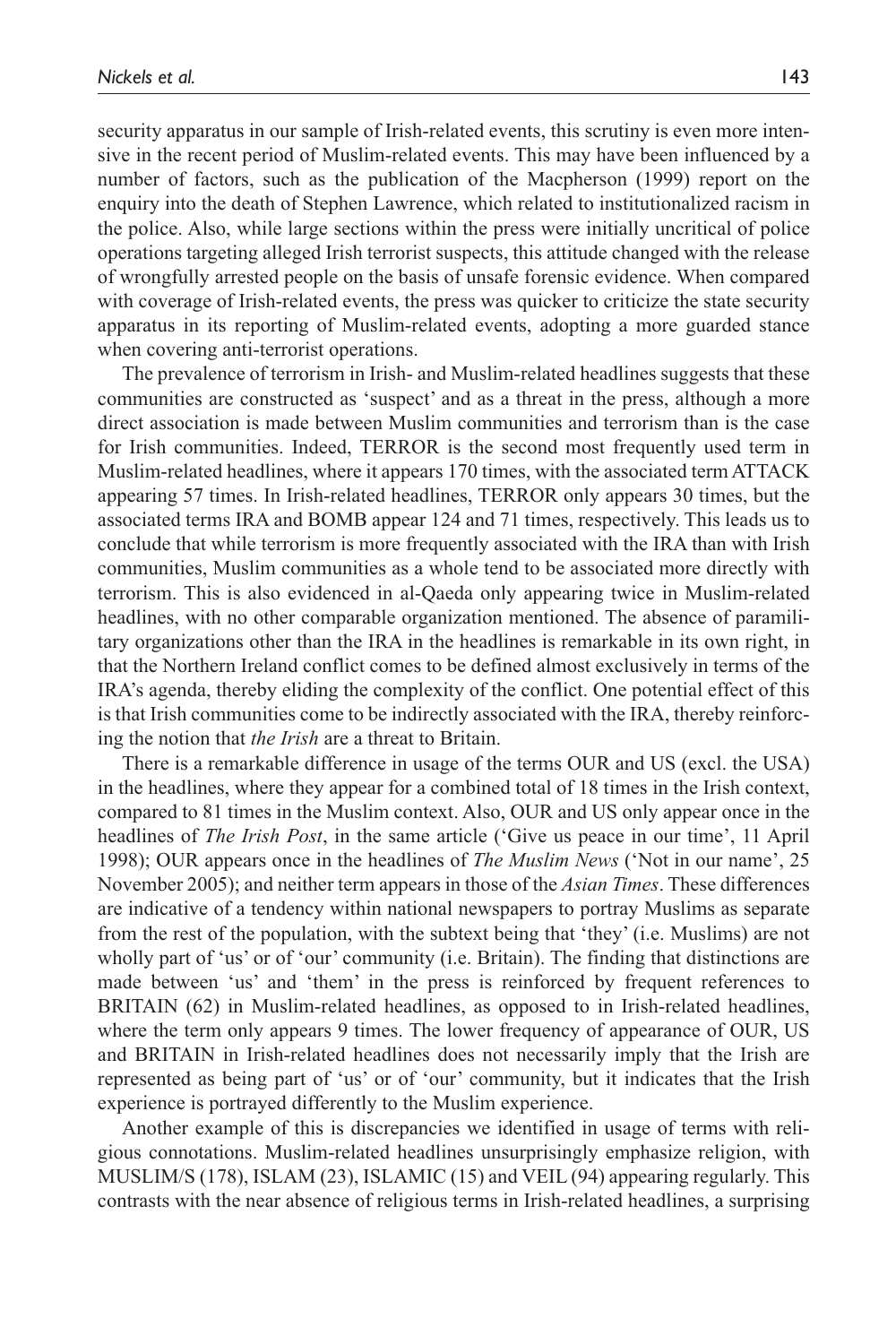finding considering the strong religious undercurrents of issues associated with Irishness (Fulton, 1991; Mitchell, 2005). The only terms with openly religious connotations used more than once in Irish-related headlines are CATHOLIC (3), FAITH (3), ORANGEMEN (3) and CHURCH (2). From this, we can infer that religious difference is a key element of the contrast between press representations of Irish and Muslim experiences, with Catholicism/Protestantism made invisible in news discourse in contrast to Islam. In the Irish context, a 'suspect' community is framed in terms of ethno-national characteristics, thereby eliding religious identities and allegiances instrumental in many aspects of the conflict in Northern Ireland. In the Muslim context, in contrast, a 'suspect' community is framed more in terms of a homogenized religious identity, thereby masking a range of ethnic and denominational communities.

There are notable differences between the newspapers in the terms they use to report on the events under analysis. These differences probably originate in the identities, political orientations, readerships and values of the newspapers, and they suggest that the construction of Irish and Muslim communities in the national and diaspora press is not uniform. For instance, ULSTER does not appear at all in the headlines of *The Irish Post*, with IRA only appearing once, while both terms appear regularly in the national press. This is indicative of great differences between the diaspora and national press in how they cover Irish-related news. As our analysis confirms, Ulster is often used as a synonym for Northern Ireland in public discourse (three of the nine counties within Ulster are part of the Republic of Ireland), a terminological choice *The Irish Post* is unlikely to make, considering it caters to an Irish audience that would be *au fait* with the political implications of using one term over another. Referring to Ulster, Northern Ireland, the north of Ireland or the Six Counties are political choices aligning the utterer with a particular agenda: Loyalism, Unionism, Republicanism or Nationalism. As Beresford (1987: 7) argues, 'There is no neutrality in Northern Ireland, at least in the terminological sense: the use of the term "Northern Ireland" places a writer on one side of the conflict, because to an Irish Nationalist there is no such entity' (see also BBC, 1996 [1993]). The almost complete absence of the IRA in *Irish Post* headlines is an unexpected finding. The reason for this absence may be a conscious effort on the part of *The Irish Post* to portray Irish communities in a positive light, or not to give the IRA the 'oxygen of publicity', or perhaps clearly to separate the Irish from the IRA.

There is more commonality in the words used in Muslim-related headlines than in Irish-related ones, which suggests a greater degree of homogenization of Muslim than Irish communities in the press. MUSLIM/S is used extensively in the headlines of all the newspapers under analysis, and one effect of this may be that issues or problems covered in the news come to be seen as being inherent to Muslim communities. This contrasts with the lower number of times IRISH is used in the headlines. In this respect, Irish communities (and perhaps mainly the IRA) may be said to be constructed as a problem for the state, with Muslim communities constructed as a problem in and of themselves. Indeed, the regular appearance of RUSHDIE, VEIL, RACE and RIOT/S suggests that Muslim communities are portrayed as a symbolic threat to perceived British values. A caveat needs to be introduced here though: the high incidence of RACE in Muslimrelated headlines is solely a result of coverage of what were dubbed 'race riots' in 2001. Nonetheless, issues raised by the fatwa, the 2001 riots and Straw's comments on the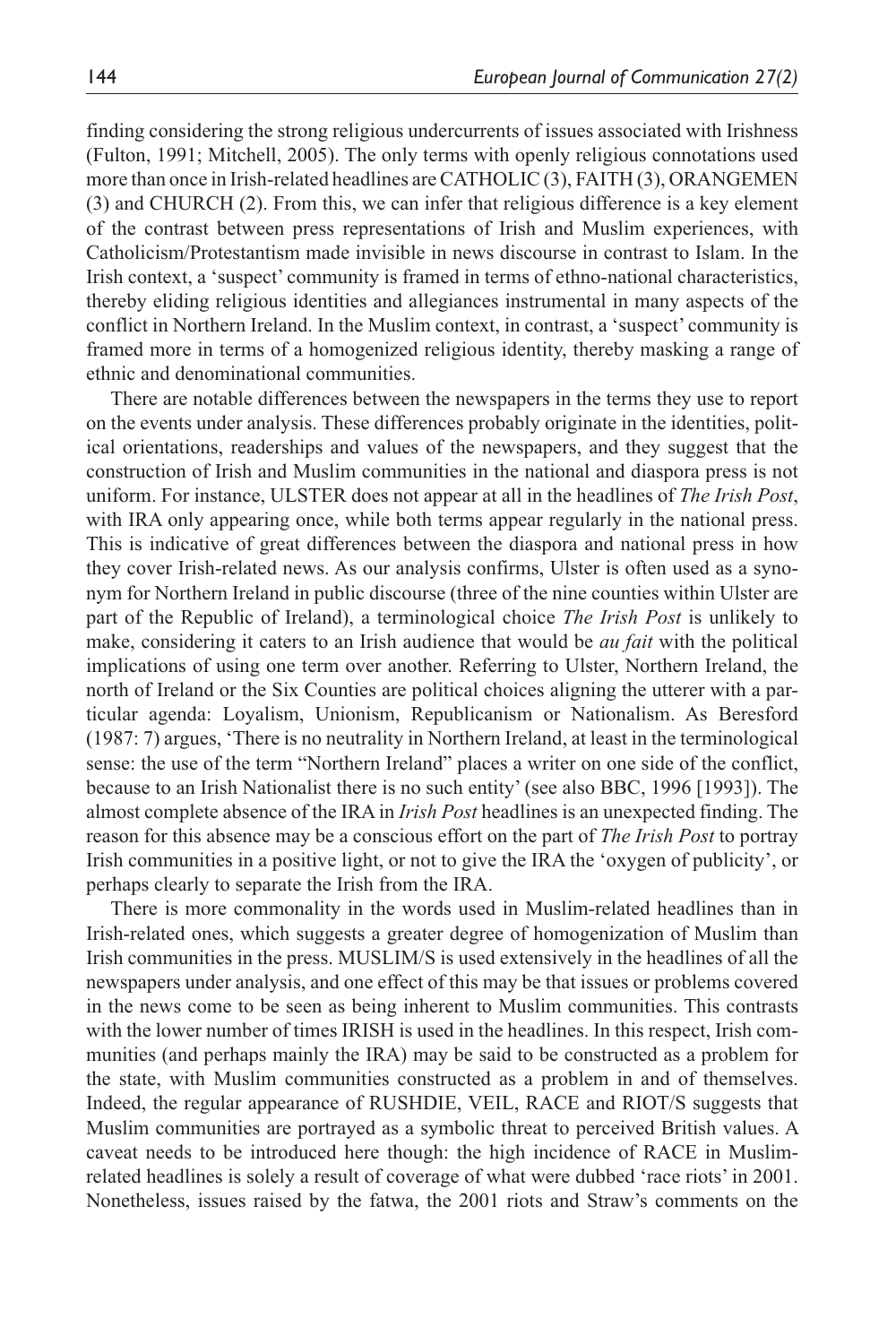full-face veil relate to societal debates concerning the policy of multiculturalism. In fact, the failure of multiculturalism is repeatedly identified in sections of the national press as the failure of Muslims to integrate in British society.

The newspapers under analysis are greatly concerned with what they perceive to be threats to British values and Britishness. To explore this concern further, we coded the news items we collected according to four sets of mutually exclusive (although overlapping) criteria that resonate with values and issues associated with the ideological project of Britishness (see Hickman et al., 2008) and with the research questions of the larger project this article forms part of:

COMMUNITIES: Suspect Irish, Non-suspect Irish, Irishophobia, IRA/Sinn Féin, Suspect Muslim, Non-suspect Muslim, Islamophobia, Muslim Terrorist.

SOCIAL COHESION: Fundamentalism, Multiculturalism, Race Relations.

RULE OF LAW: Civil Liberties, Shoot-to-Kill-to-Protect, Rule of Law, Suspect Police/ Judiciary, Wrongful Arrest.

BRITISHNESS: Britishness, Freedom of Speech, Religious Tolerance.

The *Suspect Irish* and *Suspect Muslim* categories cover items where members of Irish and Muslim communities are referred to as terror suspects or as a threat. *IRA/Sinn Féin* and *Muslim Terrorist* cover items where members of these communities are referred to as being part of the IRA or Sinn Féin, or as terrorists inspired by Islam(ism). Conversely, *Non-suspect Irish* and *Non-suspect Muslim* cover items where they are referred to in terms depicting them as not being a threat, with *Irishophobia* and *Islamophobia* relating to backlashes against these communities. *Suspect Police/ Judiciary* covers news items where the security apparatus is reported as performing its duties in ways unbefitting its assigned social role. In total, 1068 news items responded to these categories (Figure 2).

The relatively high incidence of the *Suspect Muslim* category (12.5% of coded news items) suggests that Muslim communities are represented as 'suspect' in the press, or at least as more 'suspect' than Irish communities. *Suspect Irish* appeared in 2.4% of coded items, which is almost equal to *Non-suspect Irish* (2.3%), with *Irishophobia* appearing in about 1% and *IRA/Sinn Féin* in 3.3%. This suggests that, in our sample, Irish communities as a whole are not represented as 'suspect' as frequently or as overtly as are Muslim communities. *Non-suspect Muslim* appears in 2.8% of coded items, with *Islamophobia* and *Muslim Terrorist* appearing in 3% and 4.1%, respectively. At face value, this would suggest that no concerted effort is made in the press to dispel popular notions that Muslim communities are 'suspect', at least when compared to coverage of Irish-related events.

The percentage of coded items referring to the police/ judiciary as 'suspect' is 9.1%, which suggests that the press casts a critical eye on the authorities, albeit often in retrospect, as evidenced in the coverage of the releases of the Guildford Four and Birmingham Six. In fact, what the press deems 'suspect' here is not so much a community as a way of operating. Hence the high incidence of news items with policy and legal implications. Between them, *Civil Liberties* (12.1%), *Rule of Law* (11%), *Shoot-to-Kill* (9.8%) and *Wrongful Arrest* (6.3%) cover 39.2% of all coded news items. This indicates that the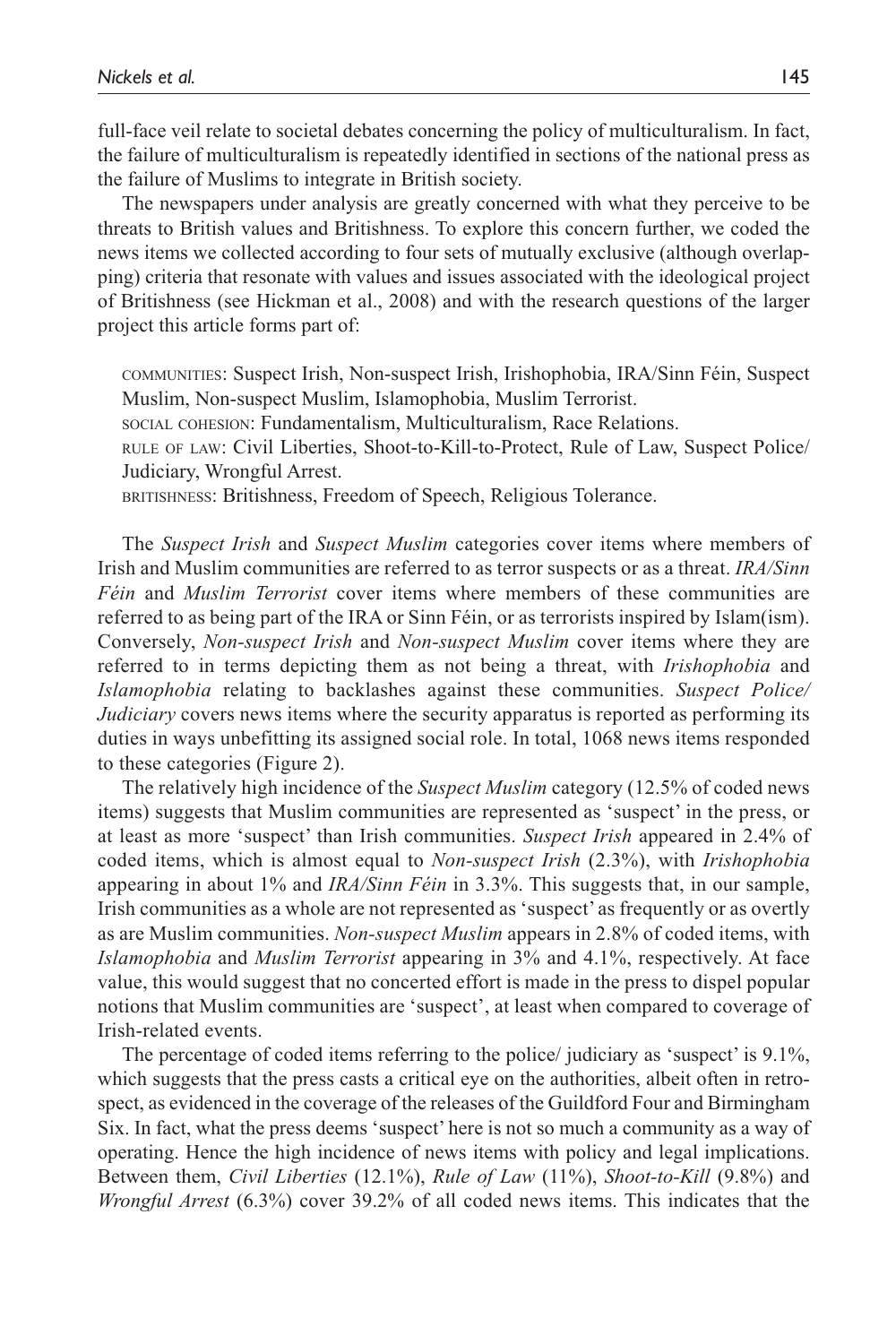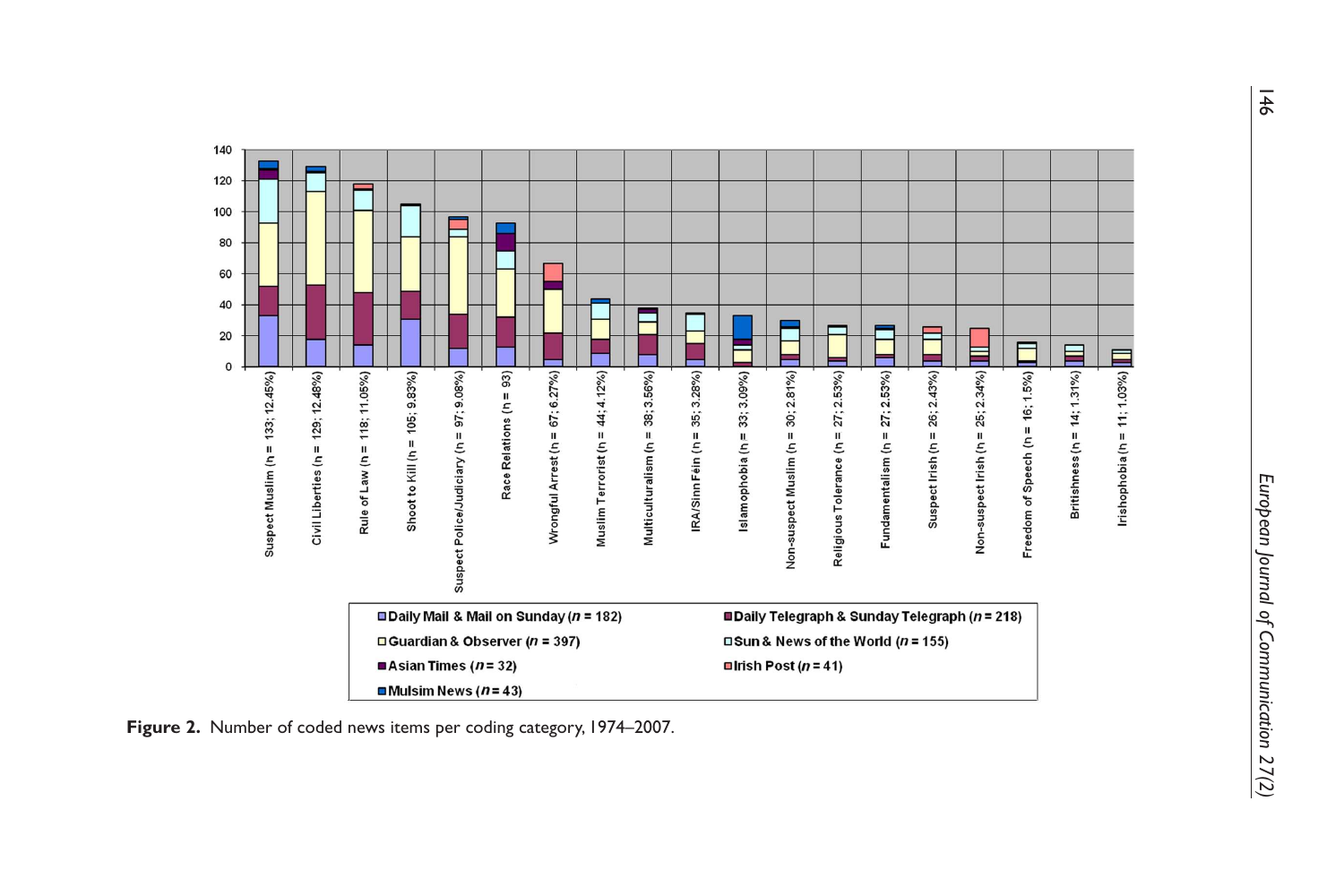press is very concerned with corruption within the British establishment, which is reflected in its concern with British values, as evidenced in *Race Relations* (8.7%), *Multiculturalism* (3.6%), *Fundamentalism* (2.5%), *Religious Tolerance* (2.5%), *Freedom of Speech* (1.5%) and *Britishness* (1.3%), accounting for a combined total of 20.1% of coded items. Perceived threats to British values and Britishness are therefore very much part of the subtext of coverage of Irish and Muslim communities in both the national and diaspora press.

# **Conclusion**

Our mapping analysis of national and diaspora press coverage of events involving Irish and Muslim communities in Britain between 1974 and 2007 has shown that the British press participates in the construction of these communities as 'suspect' to varying degrees and in divergent ways. Variance in representation is not only related to the targeted readerships and political orientations of the newspapers under analysis, but also to the perceived significance of the events and issues reported. We found that the diaspora press tends to focus more on events and issues directly relevant to their readerships; to provide more positive coverage of Irish and Muslim communities; and to focus on the effects of being perceived as 'suspect' on members of the communities they cater to, thereby confirming the findings of previous research on how alternative press organs report events relevant to their readerships (e.g. Baker, 2005). In the national press, in contrast, we found a strong tendency to represent Muslim communities as threatening perceived British values, with Irish communities tending to be represented as a threat to the British state, although with much greater emphasis on the IRA than on the Irish as a whole. However, previous research suggests that there is a strong likelihood of a negative association of the IRA with the Irish occurring in public discourses (Morgan, 1997). We found that a more obvious conflation is made in the press between Muslim communities and extremism than is the case for Irish communities. In both cases, however, it is mainly perceived extremists within these communities who are represented as 'suspect' and as a threat to Britain and its values.

This echoes the observation made by Schlesinger (1992: 205) in the context of the reporting of Northern Ireland in the British media that 'extremist violence . . . becomes the moral object of repugnance, whereas the legitimate violence of the security forces is handled within a framework which emphasizes its regrettable necessity'. However, our analysis has also shown that the security apparatus is not always portrayed as holding the moral high ground when dealing with perceived extremists. The state security apparatus is held to account in the national and diaspora press, as evidenced in extensive coverage of fundamental examinations of the judiciary and security forces that followed several of the events under analysis. This is especially true when the security apparatus is perceived as endangering what it is charged with defending through an aggressive pursuit of counterterrorism measures. Furthermore, the high incidence of news items relating to the rule of law and Britishness, in the largest sense of the terms, demonstrates that the national and diaspora press are deeply concerned with preserving the integrity of the British state, its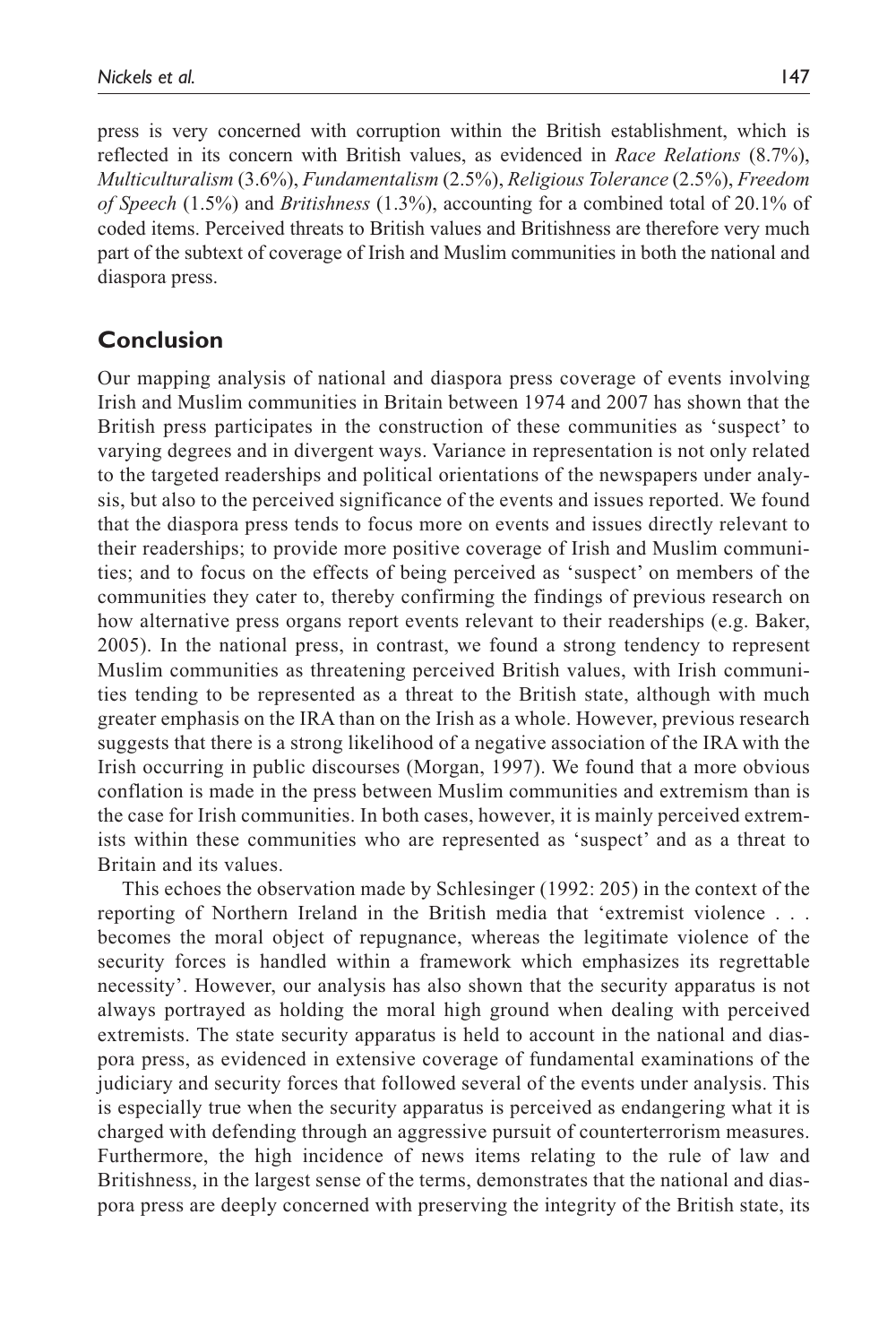institutions and its values. Abusing these is deemed intolerable, whoever the perpetrators may be. In this way, the newspapers under analysis defend their own constructions of Britishness against perceived extremists and against abuses of power and authority by the security apparatus.

#### **Acknowledgements and funding**

This article forms part of a larger ESRC-funded (RES-062-23-1066) comparative study analysing representations of Irish and Muslim communities as 'suspect' in media, policy and public discourses, and assessing the impact of counterterrorism on minority communities in multi-ethnic Britain. We would like to thank John E Richardson and the other anonymous reviewer for their comments on this article.

#### **References**

- Abbas T (ed.) (2005) *Muslim Britain: Communities Under Pressure.* London and New York: Zed Books.
- Abbas T (2007) *Islamic Political Radicalism.* Edinburgh: Edinburgh University Press.
- Ameli SR, Marandi SM, Ahmed S et al. (2007) *British Muslims' Expectations of the Government. The British Media and Muslim Representation: The Ideology of Demonisation.* London: Islamic Human Rights Commission.
- Ansari H (2004) *The Infidel Within: Muslims in Britain Since 1800.* London: Hurst.
- Asia Major (1996) Asian newspapers in England. Available at: asia-major.com/Reviews/TRK/ asianmedia.html (accessed 5 March 2009).
- Baker S (2005) The alternative press in Northern Ireland and the political process. *Journalism Studies* 6(3): 375–386.
- Ballard R (2007) Living with difference: A forgotten art in urgent need of revival? In: Hinnels JR (ed.) *Religious Reconstruction in the South Asian Diasporas: From One Generation to Another.* Basingstoke: Palgrave Macmillan, pp. 265–301.
- BBC (1996 [1993]) BBC, style guide, 1993, Section 15. In: Rollston B and Miller D (eds) *War and Words: The Northern Ireland Media Reader.* Belfast: Beyond the Pale Publications, pp. 142–144.
- Beresford D (1987) *Ten Men Dead: The Story of the 1981 Irish Hunger Strike.* London: HarperCollins.
- Blick A, Choudhury T and Weir S (2006) *The Rules of the Game: Terrorism, Community and Human Rights.* A Report by Democratic Audit, Human Rights Centre, University of Essex for the Joseph Rowntree Reform Trust. York: Joseph Rowntree Reform Trust.
- Briggs R, Fieschi C and Lownsbrough H (2006) *Bringing it Home: Community-based Approaches to Counterterrorism.* London: Demos.
- Brighton S (2007) British Muslims, multiculturalism and UK foreign policy: 'Integration' and 'cohesion' in and beyond the state. *International Affairs* 83(1): 1–17.
- Brown MD (2006) Comparative analysis of mainstream discourses, media narratives and representations of Islam in Britain and France prior to 9/11*. Journal of Muslim Minority Affairs* 26(3): 297–312.
- Cesari J (ed.) (2006) Securitization and religious divides in Europe. Muslims in Western Europe after 9/11: Why the term Islamophobia is more a predicament than an explanation. Submission to the Changing Landscape of Citizenship and Security, 6th PCRD of European Commission. Available at: www.libertysecurity.org/IMG/pdf\_Challenge\_Project\_report.pdf (accessed 19 March 2010).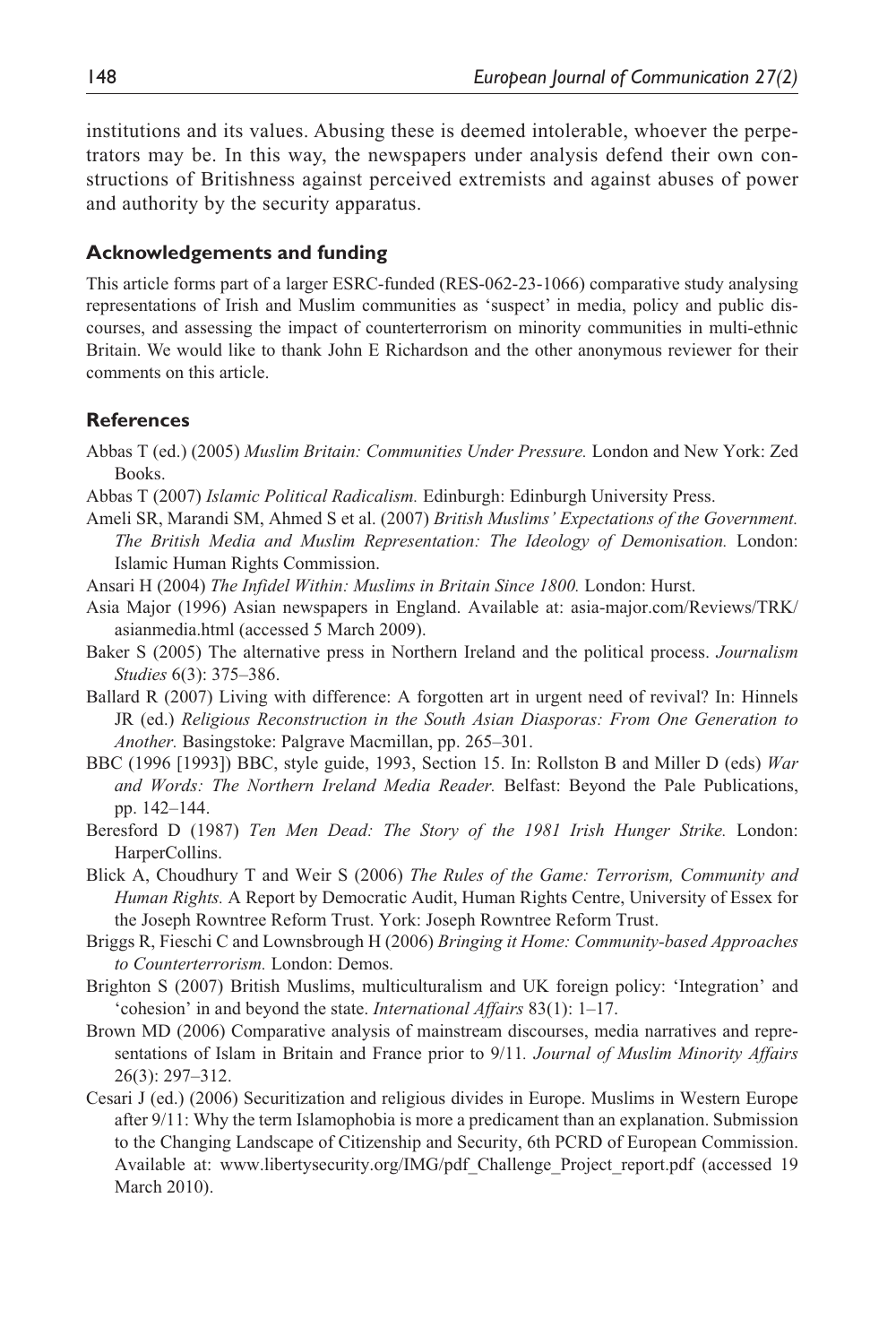- Clutterbuck L (2006) Countering Irish Republican terrorism in Britain: Its origin as a police function. *Terrorism and Political Violence* 18(1): 95–118.
- Cram I (2006) Regulating the media: Some neglected freedom of expression issues in the United Kingdom's counter-terrorism strategy. *Terrorism and Political Violence* 18(2): 335–355.
- Curtis L (1998) *Ireland: The Propaganda War The British Media and the 'Battle for Hearts and Minds'*. Belfast: Sásta.
- Curtis LP Jr (1997) *Apes and Angels: The Irishman in Victorian Caricature*, rev. edn. Washington, DC and London: Smithsonian Institution Press.
- De Nie M (2001) 'A medley mob of Irish-American plotters and Irish dupes': The British press and transatlantic Feinianism. *Journal of British Studies* 40(2): 213–240.
- Dor D (2003) On newspaper headlines as relevance optimizers. *Journal of Pragmatics* 35(5): 695–721.
- Eatwell R (2006) Community cohesion and cumulative extremism in contemporary Britain. *Political Quarterly* 77(2): 204–216.
- English R (2003) *Armed Struggle: The History of the IRA.* London: Pan Books.
- Esposito JL (1995) *The Islamic Threat: Myth or Reality?* New York and Oxford: Oxford University Press.
- Flood C, Hutchings S, Miazhevich G and Nickels HC (2011) Between impartiality and ideology: The BBC's paradoxical remit and the case of Islam-related television news. *Journalism Studies* 12(2): 221–238.
- Foster RF (1993) *Paddy and Mr Punch: Connections in Irish and English History.* London: Penguin.
- Fulton J (1991) *The Tragedy of Belief: Division, Politics, and Religion in Ireland.* Oxford: Clarendon Press.
- Greer S (2008) Human rights and the struggle against terrorism in the United Kingdom. *European Human Rights Law Review* 2: 163–181.
- Halliday F (2003) *Islam and the Myth of Confrontation: Religion and Politics in the Middle East*. London: IB Tauris.
- Hickman MJ and Walter B (1997) *Discrimination and Irish Communities in Britain*. A Report of Research Undertaken for the Commission for Racial Equality. London: Commission for Racial Equality.
- Hickman MJ, Crawley H and Mai N with Erel U (2008) *Immigration and Social Cohesion in the UK: The Rhythms and Realities of Everyday Life.* York: Joseph Rowntree Foundation. Available at: www.jrf.org.uk/sites/files/jrf/2230-deprivation-cohesion-immigration.pdf (accessed 24 August 2010).
- Hillyard P (1993) *Suspect Community: People's Experience of the Prevention of Terrorism Acts in Britain.* London: Pluto Press in association with Liberty.
- Home Office (1984) *Statistics on the Operation of the Prevention of Terrorism (Temporary Provisions) Acts 1974, 1976 and 1984 – 29 November 1974 to 30 June 1984.* Surbiton, Surrey: Statistical Department, Home Office.
- Home Office (1991) *Statistics on the Operation of the Prevention of Terrorism Legislation 1990.* Surbiton, Surrey: Statistical Department, Home Office.
- Home Office (1998) *Statistics on the Operation of the Prevention of Terrorism Legislation, Great Britain, 1997.* Surbiton, Surrey: Statistical Department, Home Office.
- Home Office (2001) *Statistics on the Operation of the Prevention of Terrorism Legislation, Great Britain, 2000.* Surbiton, Surrey: Statistical Department, Home Office.
- Home Office (2009a) Proscribed terrorist groups. Available at: security.homeoffice.gov.uk/legislation/current-legislation/terrorism-act-2000/proscribed-groups (accessed 17 August 2009).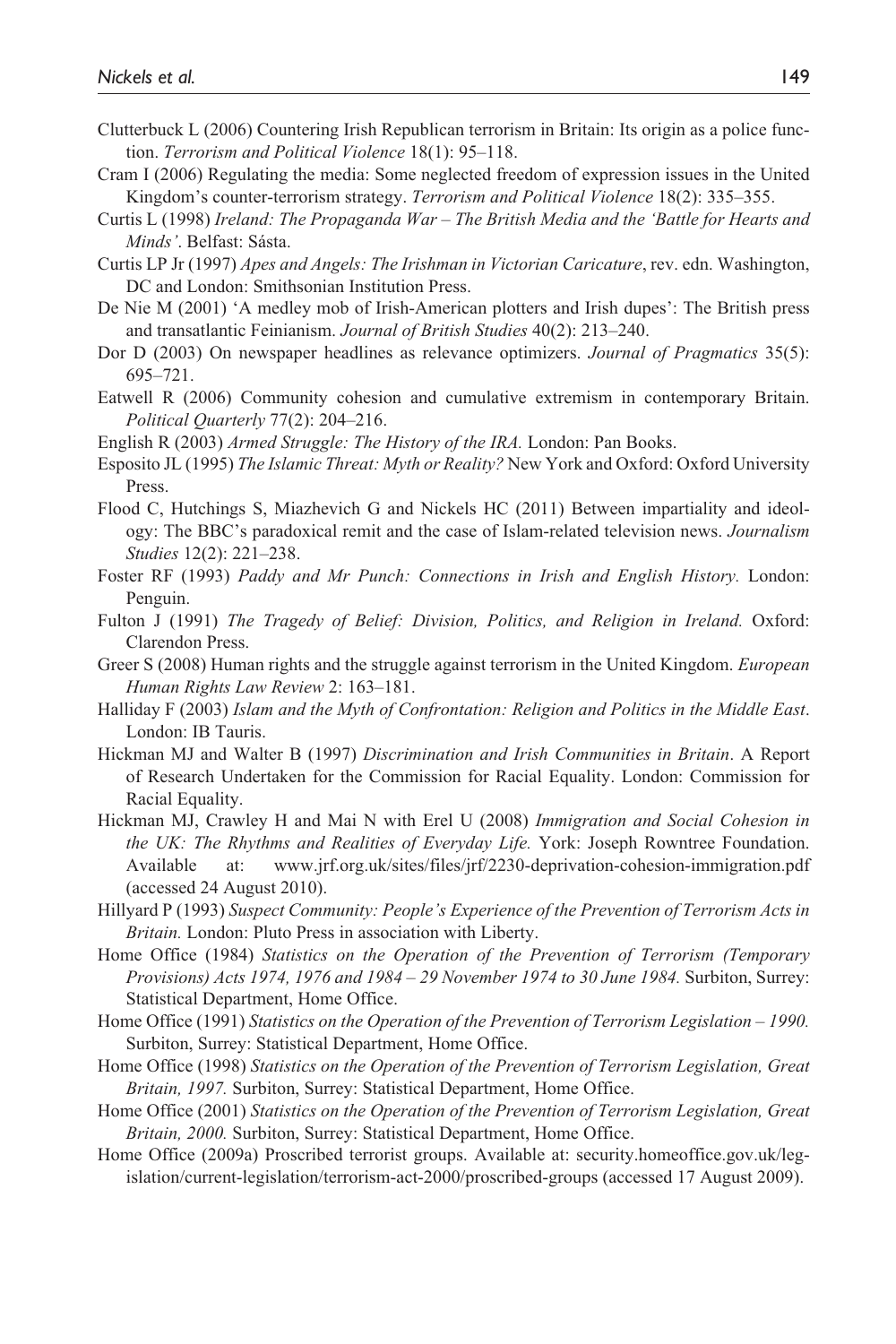- Home Office (2009b) *Statistics on Terrorism Arrests and Outcomes in Great Britain, 11 September 2001 to 31 March 2008.* Surbiton, Surrey: Statistical Department, Home Office.
- Jackson R (2005) *Writing the War on Terrorism: Language, Politics and Counter-terrorism.* Manchester: Manchester University Press.
- Jacoby W and Yavuz H (2008) Modernization, identity and integration: An introduction to the Special Issue on Islam in Europe. *Journal of Muslim Minority Affairs* 28(1): 1–6.
- Kyriakides C, Virdee S and Modood T (2009) Racism, Muslims and the national imagination. *Journal of Ethnic and Migration Studies* 35(2): 289–308.
- Lagan S (2005) *Irish Post* revamps in bid to woo younger readers. *Press Gazette: Journalism Today*. Available at: www.pressgazette.co.uk/story.asp?storyCode=30330andsectioncode=1 (accessed 5 March 2009).
- Lloyd C (1995) *The Irish Community in Britain: Discrimination, Disadvantage, and Racism An Annotated Bibliography.* Irish Studies Centre Occasional Papers Series No. 7. London: University of North London Press.
- Macpherson W (1999) *The Stephen Lawrence Enquiry.* London: Stationery Office.
- Miller D (1994) *Don't Mention the War: Northern Ireland, Propaganda and the Media.* London: Pluto Press.
- Miller D (2006) Propaganda and the 'terror threat' in the UK. In: Poole E and Richardson JE (eds) *Muslims and the News Media.* London and New York: IB Tauris, pp. 45–52.
- Mitchell C (2005) Behind the ethnic marker: Religion and social identification in Northern Ireland. *Sociology of Religion* 66(1): 3–21.
- Moore K, Mason P and Lewis J (2008) Images of Islam in the UK: The representation of British Muslims in the national print news media 2000–2008. Cardiff School of Journalism, Media and Cultural Studies. Available at: www.cardiff.ac.uk/jomec/resources/08channel4-dispatches.pdf (accessed 19 March 2010).
- Morgan S (1997) *The contemporary racialization of the Irish in Britain: An investigation into the media representations and the everyday experience of being Irish in Britain.* PhD dissertation, London, University of North London.
- National Readership Survey (2010) NRS readership estimates Newspapers and supplements. Available at: www.nrs.co.uk/top\_line\_readership (accessed 26 July 2010).
- Pantazis C and Pemberton S (2009) From the 'old' to the 'new' suspect community: Examining the impacts of recent UK counter-terrorist legislation. *British Journal of Criminology* 49(5): 646–666.
- Peach C (2006) Muslims in the 2001 Census of England and Wales: Gender and economic disadvantage. *Ethnic and Racial Studies* 29(4): 629–655.
- Peirce G (2008) Was it like this for the Irish: Gareth Peirce on the position of Muslims in Britain. *London Review of Books* 30(7): 3–8. Available at: www.lrb.co.uk/v30/n07/gareth-peirce/wasit-like-this-for-the-irish (accessed 6 August 2010).
- Poole E (2002) *Reporting Islam: Media Representations of British Muslims.* London: IB Tauris.
- Poole E and Richardson JE (eds) (2006) *Muslims and the News Media*. London and New York: IB Tauris.
- Rehman J (2007) Islam, 'war on terror' and the future of Muslim minorities in the United Kingdom: Dilemmas of multiculturalism in the aftermath of the London bombings. *Human Rights Quarterly* 29(4): 831–878.
- Richardson JE (2001) British Muslims in the broadsheet press: A challenge to cultural hegemony? *Journalism Studies* 2(2): 221–242.
- Richardson JE (2004) *(Mis)Representing Islam: The Racism and Rhetoric of British Broadsheet Newspapers.* Amsterdam: John Benjamins.